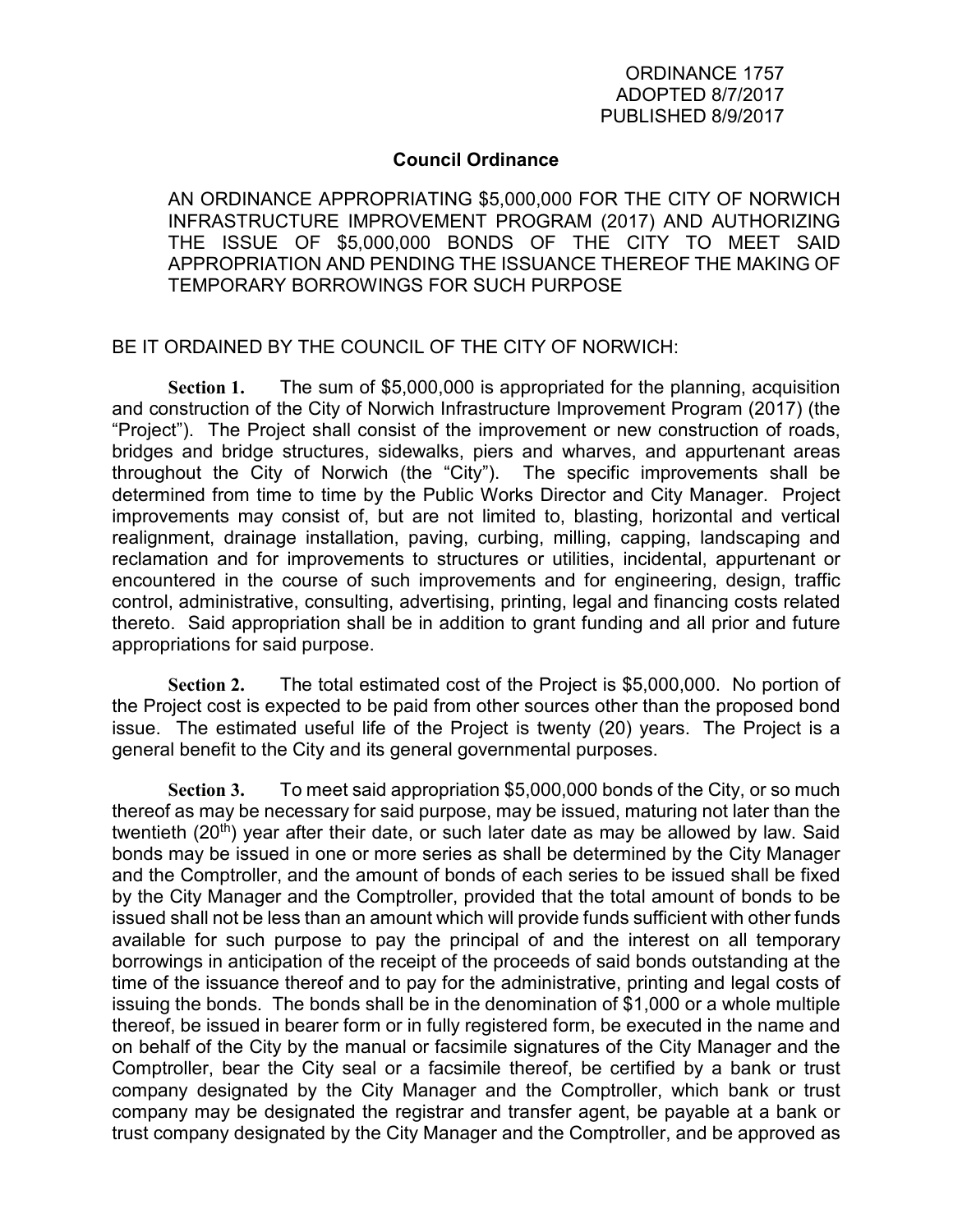to their legality by Pullman & Comley, LLC, Bond Counsel. They shall bear such rate or rates of interest as shall be determined by the City Manager and the Comptroller. The bonds shall be general obligations of the City and each of the bonds shall recite that every requirement of law relating to its issue has been duly complied with, that such bond is within every debt and other limit prescribed by law, that the full faith and credit of the City are pledged to the payment of the principal thereof and the interest thereon and shall be paid from property taxation to the extent not paid from other funds available for the payment thereof. The aggregate principal amount of the bonds, annual installments of principal, redemption provisions, if any, the date, time of issue and sale and other terms, details and particulars of such bonds, shall be determined by the City Manager and the Comptroller in accordance with the requirements of the General Statutes of Connecticut, as amended (the "Statutes"). In connection with the issuance of any bonds or notes authorized herein, the City may exercise any power delegated to municipalities pursuant to Section 7-370b of the Statutes, including the authority to enter into agreements managing interest rate risk. The City Manager and Comptroller, on behalf of the City, shall execute and deliver such reimbursement agreements, letter of credit agreement, credit facilities, remarketing, standby marketing agreements, standby bond purchase agreements, and any other commercially necessary or appropriate agreements which are necessary, appropriate or desirable in connection with or incidental to the sale and issuance of such bonds or notes.

**Section 4.** The issue of the bonds aforesaid and of all other bonds or notes of the City heretofore authorized but not yet issued, as of the effective date of this ordinance, would not cause the indebtedness of the City to exceed any debt limit calculated in accordance with law.

**Section 5.** Said bonds shall be sold by the City Manager and Comptroller in a competitive offering or by negotiation, in their discretion. If sold at competitive offering, the bonds shall be sold upon sealed proposals, auction or similar process, at not less than par and accrued interest on the basis of the lowest net or true interest cost to the City.

**Section 6.** The City Manager and the Comptroller are authorized to make temporary borrowings in anticipation of the receipt of the proceeds of any series of said bonds. Notes evidencing such borrowings shall be signed by the manual or facsimile signatures of the City Manager and the Comptroller, have the seal of the City or a facsimile thereof affixed, be payable at a bank or trust company designated by the City Manager and the Comptroller, be certified by a bank or trust company designated by the City Manager and the Comptroller pursuant to Section 7-373 of the Statutes, and be approved as to their legality by Pullman & Comley, LLC, Bond Counsel. They shall be issued with maturity dates which comply with the provisions of the Statutes governing the issuance of such notes, as the same may be amended from time to time. The notes shall be general obligations of the City and each of the notes shall recite that every requirement of law relating to its issue has been duly complied with, that such note is within every debt and other limit prescribed by law, that the full faith and credit of the City are pledged to the payment of the principal thereof and the interest thereon and shall be paid from property taxation to the extent not paid from other funds available for the payment thereof. The net interest cost on such notes, including renewals thereof, and the expense of preparing, issuing and marketing them, to the extent paid from the proceeds of such renewals or said bonds, shall be included as a cost of the Project. Upon the sale of said